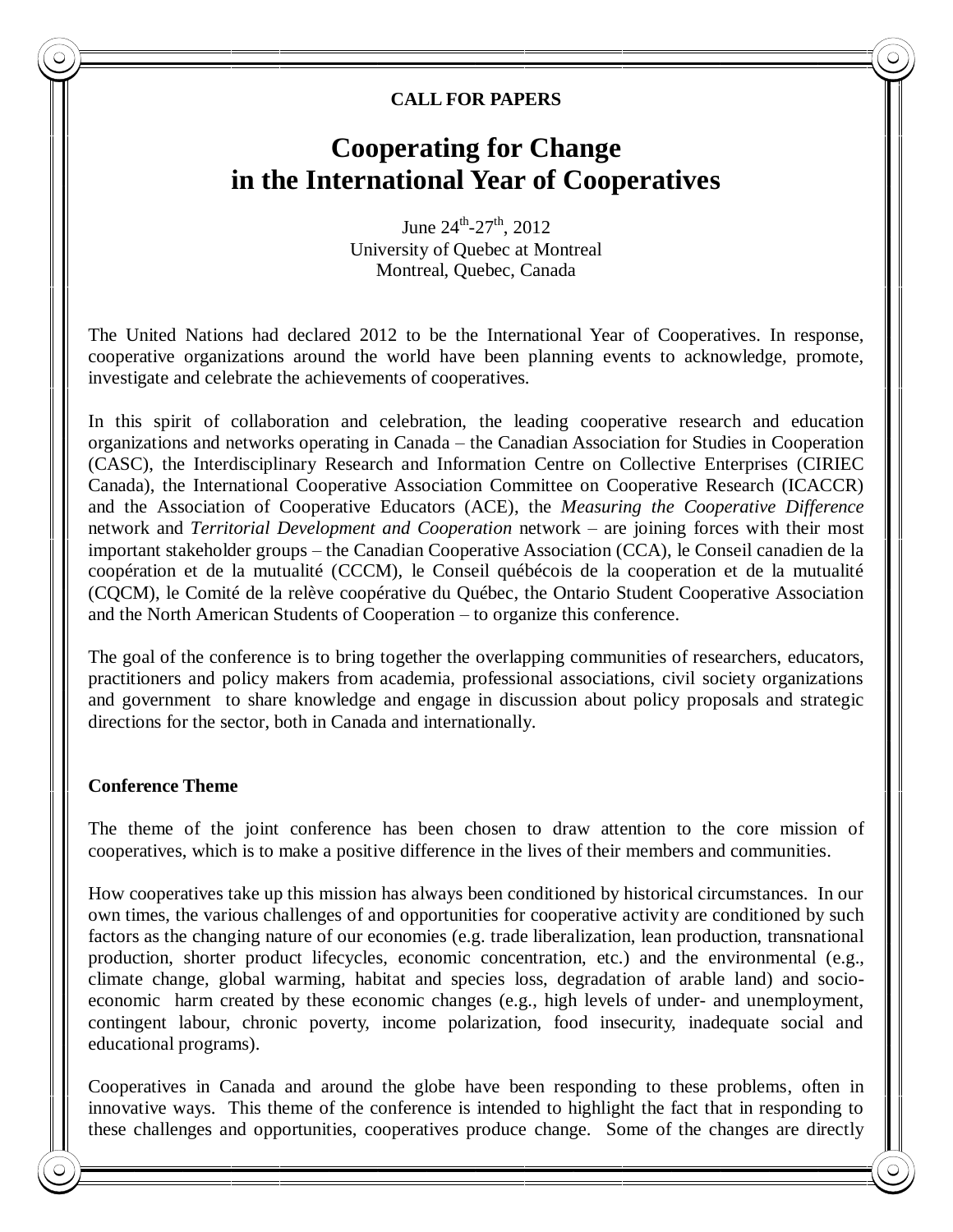intended, others are unanticipated by-products. These changes occur within and across different social realms – the economic, political, the cultural – as well as impacting our natural world. Changes also, and perhaps most importantly, occur within and among the members of cooperatives, producing the personal growth and changes in organizations with facilitate better economic, social and environmental performance.

#### **Conference Topics**

We invite abstracts and proposals that investigate how cooperation, including inter-cooperation among cooperatives, promotes change in the lives of cooperative members, their communities and the larger society.

Possible topic areas include the following:

- Management Structures and Practices
- Ownership and Governance Structures and Practices
- Business and Marketing Strategies
- Social, Economic and Environmental Impact Evaluation
- Youth and Student Cooperatives
- Social and Solidarity Cooperatives
- Inter-cooperation between Cooperatives Internationally
- Aboriginal Communities
- Poverty Reduction and Local Development Strategies and Practices
- Local, Organic and Fair Trade Production in Agriculture
- Sustainable Production in Extractive and Resource Industries
- The Role of Education in Cooperating for Change
- The Role of Research in Cooperating for Change
- The Role of Public Policy in Cooperating for Change

## **Submission Guidelines**

We invite researchers, students, and practitioners to submit any of three types of proposals:

(1) Individual Papers – Proposals should include: a) your name, title, affiliation and email address; b) a short (two-line) biographical note; c) title of the paper; d) a 100 word abstract (to be printed in the program), and; e) a 500 word summary of the argument, which should include the relationship of the paper to the literature, the research question, methods and, where applicable, findings. Proposals for both empirical and theoretical papers are invited.

(2) Panel Proposals – Proposals should include: a) the title of the panel; 2) a 250 word description of the issue or theme that the panel investigates and how the individual papers relate to the theme/issue; 3) the names, affiliations and contact information for all panel participants, and; 4) 250 word descriptions of all panel presentations. Panel proposals should include 3 or 4 presentations.

(3) Proposals for Roundtables – Proposals should include: a) the title of the roundtable; 2) a 500 word description of the issue or theme that the roundtable investigates and how the appropriateness of the individual members for participating the roundtable; 3) the names, affiliations and contact information for all panel participants, and; 4) a short description of the key points/areas that the members of the roundtable will cover. Participants are not expected to deliver formal papers.